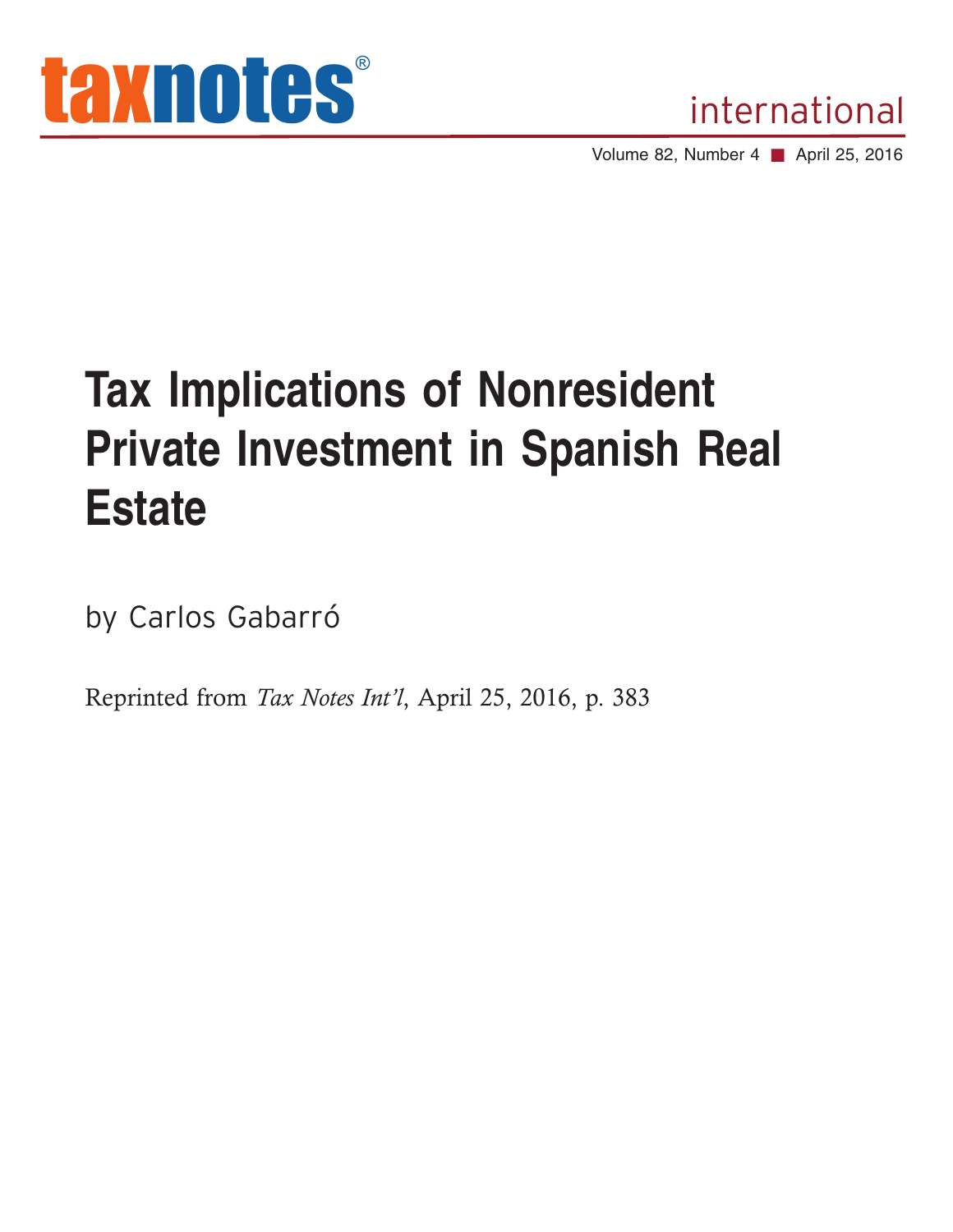# PRACTITIONERS' **CORNER**

### Tax Implications of Nonresident Private Investment in Spanish Real Estate

by Carlos Gabarró



Carlos Gabarró is a partner with Altalex SL in Barcelona. Email: carlos.gabarro@altalex.es

In this article, the author discusses the tax consequences for nonresidents investing in Spanish real property via corporate structures.

As global stock markets remain erratic and interest<br>trates stay low, the Spanish real estate market has become an increasingly attractive investment destination for those in search of bargains on good-quality real property stock. Major cities, such as Madrid and Barcelona, and some coastal areas are already experiencing increased demand and rising prices. The Spanish property market has experienced a turnaround, and institutional and private investors are taking notice.

The Spanish tax system follows a substance-overform approach; tax schemes are likely to be challenged when they lack a sound commercial basis and adequate substance. Corporate structures used in Spanish real estate investments could be successfully challenged if:

- the entities are not resident in their respective countries for double tax treaty purposes;
- they lack sufficient substance;
- they lack sound, properly evidenced and documented commercial or business justifications; and
- their main purpose is merely to reduce or avoid Spanish taxation.

Using a corporate structure to invest in real estate may not be beneficial in some cases, especially those involving private investors and residential properties. This article provides a brief summary of the main domestic tax consequences that arise during the investment cycles of nonresident private investors in Spain.

#### **Indirect and Local Taxation**

The acquisition of new residential property is subject to VAT at a rate of 10 percent and stamp duty at a rate ranging from around 0.5 to 2 percent (the applicable rate depends on the region where the property is located). If the property has been transferred before, the purchase will be exempt from VAT but subject to real estate transfer tax (RETT) at a rate generally ranging from around 8 to 10 percent (again, the applicable rate depends on the region and market value of the property, and a lower tax rate may apply).

Property tax (IBI, its Spanish acronym) is calculated annually on the property's cadastral value, which is assigned to it by the local authority and is generally lower than the acquisition or market value. IBI is generally nominal and is paid to the local town hall.

#### **Income and Capital Gains Tax**

For periods when the property is not leased out, nonresident individuals are subject to annual nonresident income tax at a rate of 24 percent on imputed income, which is generally equivalent to 1.1 percent (or 2 percent in some cases) of the cadastral value. If the property is leased out, nonresident income tax will apply on the gross rental income. The 24 percent rate is reduced to 19 percent for residents of other European Union member states as well as Iceland and Norway. Residents of these countries can also deduct expenses so as to be taxed on a net income basis.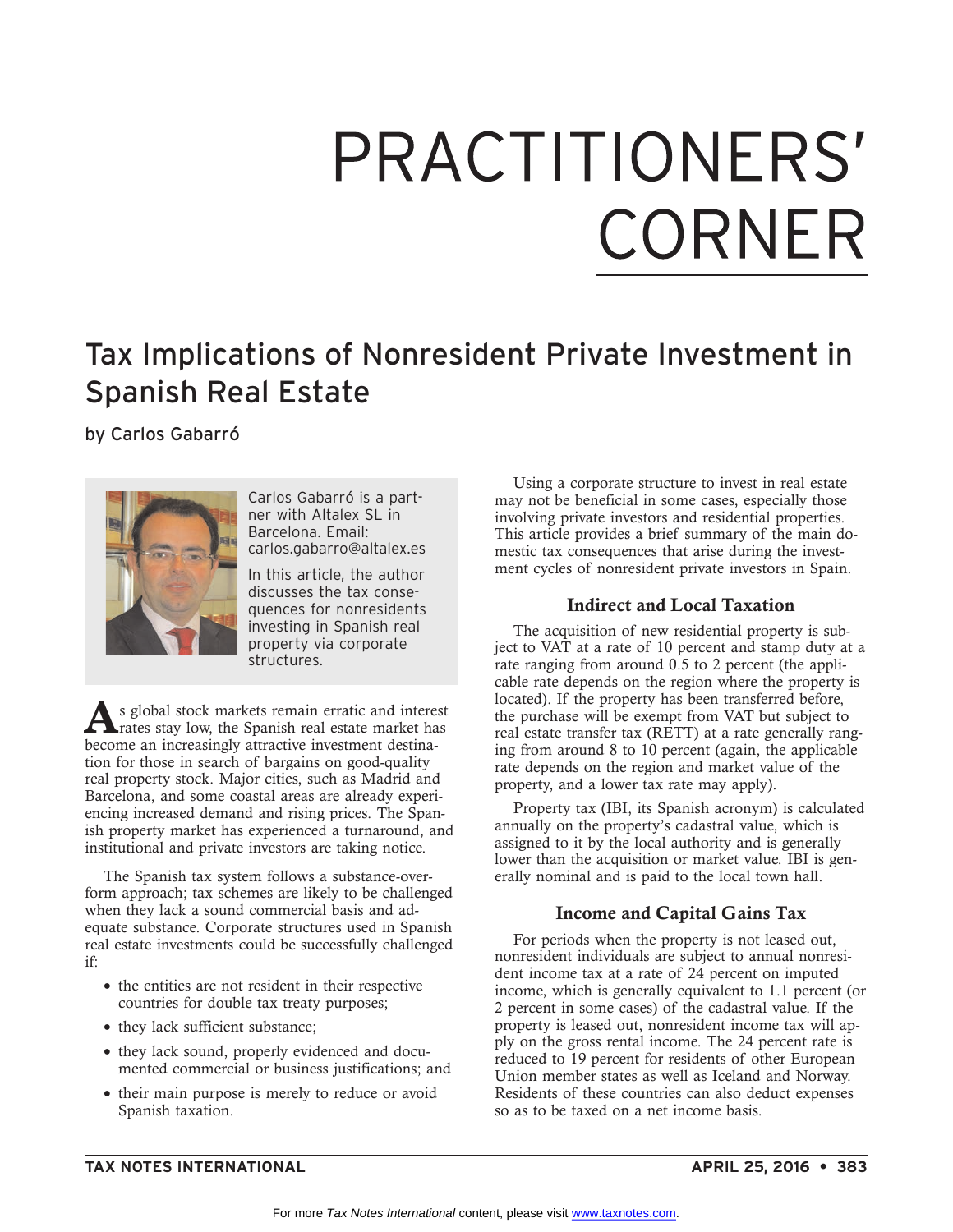Entities resident in a Spanish-listed tax haven that hold real estate in Spain are subject to a special 3 percent annual tax on the cadastral value of the property (or the value established for wealth tax purposes if cadastral value is unavailable).

When properties are sold or transferred by nonresidents, a 19 percent tax is applied on any capital gains. In such cases, the buyer withholds 3 percent of the total consideration as payment on behalf of the nonresident seller (if this withholding exceeds the final tax amount owed, the nonresident can request a refund). The withholding tax also applies to transfers of shares in companies located in a Spanish-listed tax haven whose assets are mainly composed of Spanish real estate, whether directly or indirectly.

If the property being sold qualifies as the habitual abode of the taxpayer, the capital gain may be exempt from tax if he is a tax resident of Spain, another EU member state, Iceland, or Norway, and if other specific requirements are satisfied. For the property to be considered the seller's habitual abode, the seller must generally have lived there for at least three years (except when a marriage, divorce, or employment reasons required a change of domicile).

When urban property is sold or transferred, the increase in value of the land is subject to a tax known as *plusvalía municipal*. The amount payable depends on criteria such as the cadastral value and the number of years the property has been held. The tax is paid by the seller to the local town hall.

#### **Wealth and Inheritance Taxes**

Wealth tax is payable on the value of assets located in Spain, less Spanish liabilities. Nonresidents are subject to general tax rules, while residents of Spain or another EU member state may be subject to the rules applicable in the region where the property is located (Madrid grants a complete rebate on the wealth tax to its residents, for example).

Wealth tax applies annually at progressive rates ranging from 0.2 to 2.75 percent (the marginal rate for net wealth exceeding €10.7 million). For EU residents, the applicable rules and tax rates may differ slightly depending on the region in which the property is located. The first  $\text{\textsterling}700,000$  of net wealth ( $\text{\textsterling}500,000$  in some regions) is generally tax exempt.

The taxpayer's habitual abode is also exempt from tax up to  $\epsilon$ 300,000 (this amount also varies depending on the region). The tax basis for real estate will be the greater of the:

- consideration paid for the property;
- cadastral value; or
- value assigned by the authorities for other tax purposes.

Debt financing can reduce the net wealth base, resulting in lower effective taxation. This will be the case only if the loan proceeds are used to acquire or improve the property and not to finance other investments, however.

For inheritance tax purposes, the fair market value of the property on the transfer date is subject to tax at progressive rates of up to 34 percent. Effective taxation depends on several factors, including EU residents' ability to apply the rules of the region where the property is located or where the deceased was resident. Again, the tax basis would also be reduced if a loan was used to acquire or improve the property.

#### **Corporate Structures**

Aside from the benefits of increased privacy and limited liability, property ownership via a corporate structure (whether in Spain, abroad, or both) can offer tax advantages. Those advantages, however, are available only if the structure has appropriate substance and was established mainly for commercial purposes, not merely for tax reasons related to holding the real estate.

In terms of indirect taxation, if the property was acquired by a Spanish company in conducting an appropriate business, RETT may apply at a low rate (for example, if the company is engaged in real estate development activities and meets other criteria) or may not apply at all if the VAT exemption on second or subsequent acquisitions is waived and the seller is also a VAT taxpayer. Such purchases would be subject to stamp duty and VAT through a self-assessment mechanism, and VAT may be fully or partially credited (while RETT would lead to higher acquisition costs).

The acquisition of more than 50 percent of the shares in a Spanish or foreign company could be subject to indirect taxation in the form of RETT or VAT if, directly or indirectly, Spanish real estate makes up at least 50 percent of the FMV of the company's assets.

In relation to capital gains and wealth taxation, a minority of double tax treaties concluded by Spain grant taxing rights to the investor's country of residence only. Most of Spain's treaties follow the OECD model tax convention, however, meaning taxation rights are generally granted to the country in which the underlying real estate is located. Russian, French, German, or U.K. resident individuals, for example, may not be shielded from Spanish wealth tax even if they hold the Spanish real estate through a Spanish or foreign corporate structure. Entities resident in a Spanishlisted tax haven (or some other low-tax jurisdiction) whose assets mostly comprise Spanish property can also be deemed tax resident in Spain. Likewise, the right to tax capital gains arising from sales of shares in real-estate-rich companies is rarely granted to the country of residence of the ultimate investor or the transferor of the Spanish or foreign shares.

If the property is owned through a corporate structure, and Spain has the taxing rights to shares in companies that hold mainly real estate, the tax basis for